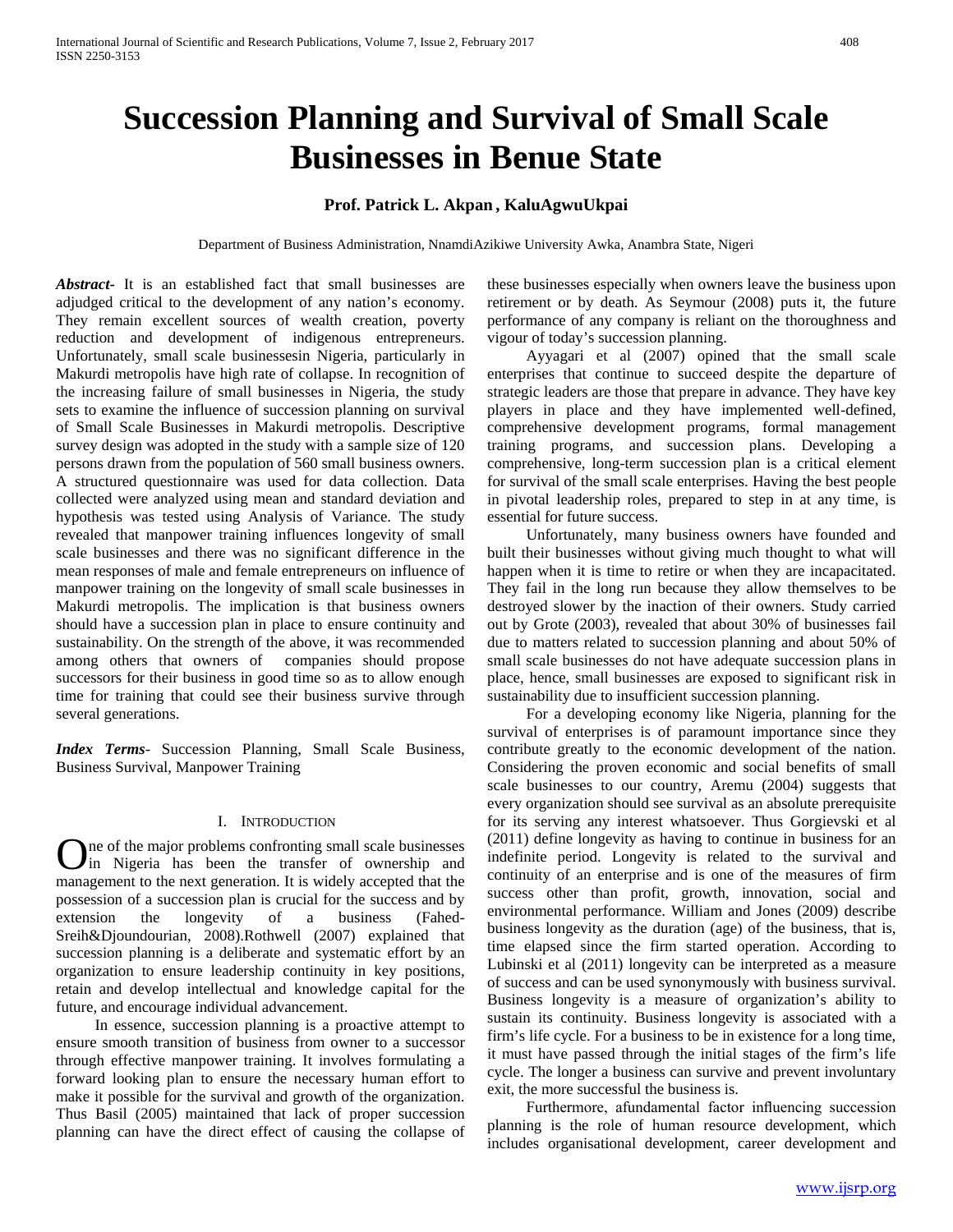training of potential successors. Givannoni et al (2011) explained that strategy and transfer of vision of small scale business to the successor is central to effective succession planning. Developing the successor in the planning of the strategy of the business has the potential to improve tacit knowledge and skill of the business thereby further enhancing the realisation of succession.Generally, the major purpose of manpower training is to ensure that the right person is available for the right job at the right time. This involves formulating a forward looking plan that ensures the necessary human effort that makes it possible for the survival and growth of the organization. It becomes imperative to develop the successor for smooth transition to next generation.

 David and Terence (2003) identified the need for manpower planning to include:

- $\triangleright$  It helps to identify the available talents in a concern and accordingly training programmes can be organized to develop them.
- $\triangleright$  It helps in growth and diversification of business. Through manpower planning, human resources can be readily available and they can be utilized in best manner.
- $\triangleright$  It helps the organization to realize the importance of manpower management which ultimately helps in the stability of a concern.
- $\triangleright$  It provides smooth working even after expansion of the organization.
- $\blacktriangleright$

## II. SUCCESSION PLANNING AND SURVIVAL OF SMALL SCALE BUSINESSES

 Succession planning in small scale business is associated with the transfer of ownership and management to the next generation. This has been found to contribute to firm growth, survival and to organizational success in general (Kellermanns&Eddleston, 2006). Ellis and Ibrahim (2006) noted that succession planning is important to an effective succession of small businesses. The practice of succession planning includes the quality of the successor, the gradual transfer of power and leadership to the next generation as well as the participation of family and non-family members in the succession process are critical to an effective succession process and to the continuity and survival of the small scale businesses from generation to generation (Ellis & Ibrahim, 2006).

 However, (Kellermanns&Eddleston (2006) cited lack of succession planning as a major cause of the high mortality rate in small scale businesses and noted that succession planning does not take place in most small scale businesses. It is against this background that this study was conducted to determine the influence of manpower training on longevity of small scale businesses in Makurdi Metropolis.

### III. OBJECTIVE OF THE STUDY

 The main objective of this study is to determine the influence of succession planning on survival of small scale businesses in Makurdi metropolis. The specific objective is to determine the influence of manpower training on longevity of small scale businesses in Makurdi metropolis.

## IV. RESEARCH QUESTION

 What is the influence of manpower training on longevity of small scale businesses in MakurdiMetropolis?

#### V. HYPOTHESIS

 There is no significant difference in the mean responses of male and female entrepreneurs on influence of manpower training on longevity of small scale businesses in Makurdi metropolis.

### VI. METHODOLOGY

 In the methodology, the study adopted survey design and the study was carried out in MakurdiMetropolis of Benue State Nigeria. Simple random technique was used for selectingsample of 120 business ownersregistered with Corporate Affairs Commission from a target population of 560.A structured validated 10-item questionnaire developed by the researcher called: Manpower Training of Successors Ensures Survival of Small Scale Business (MTSESSSB) questionnaire was used for data collection. The validated instrument was tested for reliability using Cronbach Coefficient alpha method which yielded a reliability index of 0.71. The MTSESSSB is a fivepoint Likert type questionnaire consisting of 10 items with Strongly Agreed (SA) rated 5, Agreed (A) rated 4, Undecided (UD) rated 3, Disagreed (D) rated 2 and Strongly Disagreed (SD) rated 1. This rating stands for positive statements while for negative statements the rating is reversed as 1, 2, 3, 4 and 5 for Strongly Agreed, Agreed, Undecided, Disagreed and Strongly Disagreed respectively. The respondents were asked to tick the options that apply to them  $(\checkmark)$  and any mean weight above 3.0 is agreement while mean weight of 3.0 and above is disagreement.

## VII. RESULTS

 The research question was answered using mean and standard deviation while the hypothesis was tested at 0.05 level of significant using analysis of variance.

#### **Research Question**

 What is the influence of manpower training on longevity of small scale businesses in Makurdi metropolis?

 The result of the data analysis to answer this research question is presented in Table 1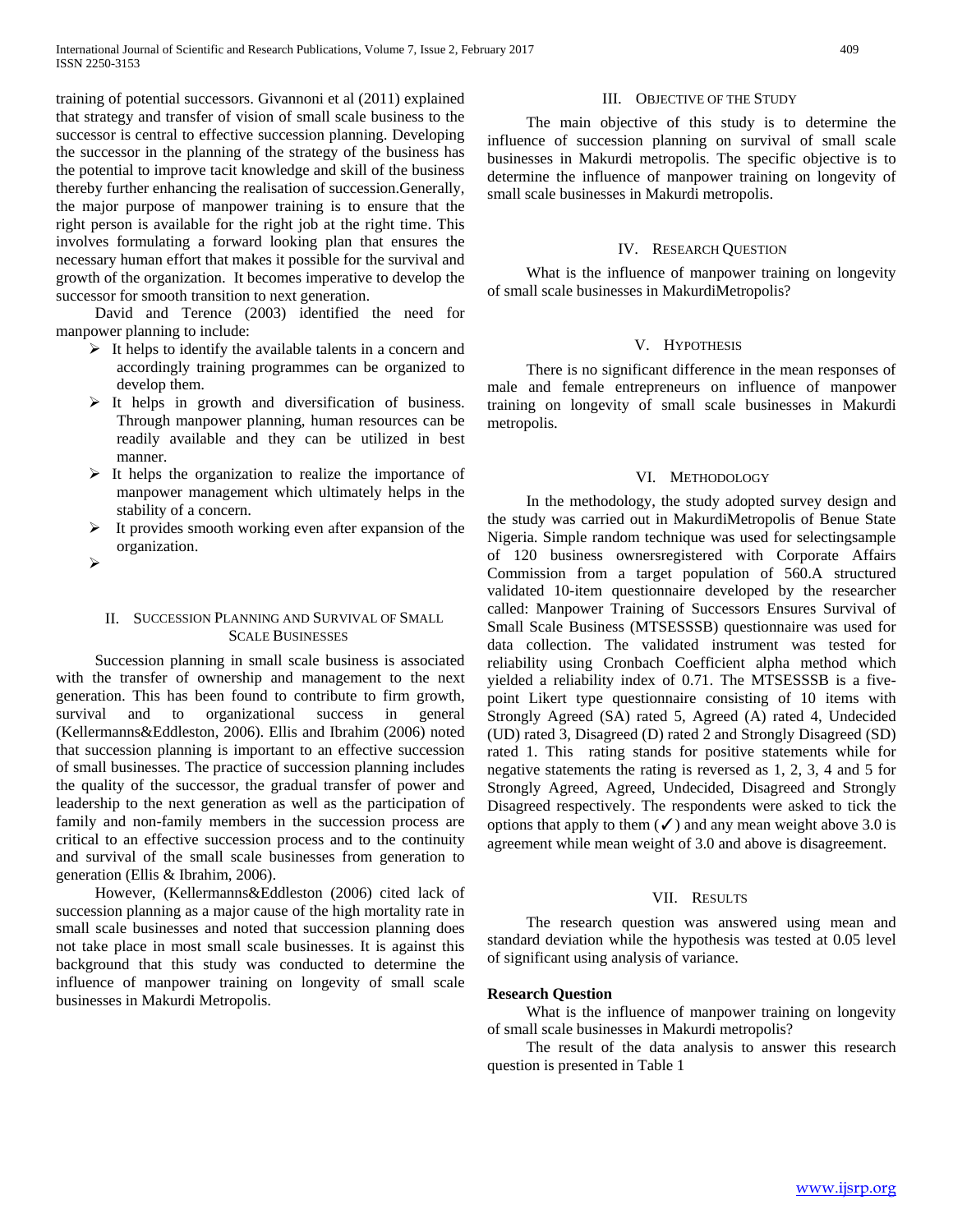## **Table 1 Mean Scores of Male and Female Entrepreneurs on Manpower Training of Successors Ensuring Survival of Small Scale Business**

| MenStd. Female Std.                                                             |                     |                      |                  |          |  |  |  |  |
|---------------------------------------------------------------------------------|---------------------|----------------------|------------------|----------|--|--|--|--|
| S/N<br><b>Items</b>                                                             | Mean                | Dev.Mean             | Dev.             | Decision |  |  |  |  |
| 1 Formal education broadens the successors' skills                              |                     |                      |                  |          |  |  |  |  |
| and knowledge for effective control of business<br>3.85.7308 3.63 .62788 Agreed |                     |                      |                  |          |  |  |  |  |
| 2 Entrepreneurial mentoring improves successors'                                |                     |                      |                  |          |  |  |  |  |
| innovation/creativity for survival of business                                  | 3.70                | .71863.55 .63851     |                  | Agreed   |  |  |  |  |
| 3 Training and developing ensures smooth transition and                         |                     |                      |                  |          |  |  |  |  |
| survival of small business<br>3.75.70263.60 .63246 Agreed                       |                     |                      |                  |          |  |  |  |  |
| 4. On the job training increases the intellectual ability of                    |                     |                      |                  |          |  |  |  |  |
| successor for sustainable performance                                           |                     | 3.75                 | .62643.73 .59861 | Agreed   |  |  |  |  |
| 5. Small businesses thrive when successors                                      |                     |                      |                  |          |  |  |  |  |
| are trained on effective resource management                                    |                     | 3.70                 | .71863.62. 06747 | Agreed   |  |  |  |  |
| 6. Involvement of would-be successors in decision making                        |                     |                      |                  |          |  |  |  |  |
| does not enhance their ability for positive results                             |                     | 4.00.77943.82.74722  |                  | Agreed   |  |  |  |  |
| 7. Acquisition of technical skills enhances successors'                         |                     |                      |                  |          |  |  |  |  |
| operational ability to manage small business                                    |                     | 3.75.77133.65 .69982 |                  | Agreed   |  |  |  |  |
| 8. Workshops and business conferences do not                                    |                     |                      |                  |          |  |  |  |  |
| equip successors for challenging tasks                                          |                     | 3.95.59323.82 .63599 |                  | Agreed   |  |  |  |  |
| 9. Business owners must be educated to take proactive                           |                     |                      |                  |          |  |  |  |  |
| steps to plan for the future leadership needs                                   |                     |                      |                  |          |  |  |  |  |
| of their business                                                               |                     | 3.75                 | .77133.78.76753  | Agreed   |  |  |  |  |
| 10. A well-developed successor is proactive and plans                           |                     |                      |                  |          |  |  |  |  |
| ahead for sustainable results                                                   | 3.95.59323.85.62224 |                      | Agreed           |          |  |  |  |  |
| <b>Cluster Mean</b>                                                             | 3.823.71            |                      |                  |          |  |  |  |  |

Source: Statistical Package for the Social Sciences (SPSS)

 Results in table 1 showed that all the items have mean rating greater than the criterion mean of 3.0 indicating that manpower training ensures survival of small scale business in Makurdi metropolis.

 To ascertain if the difference in mean response was significant, hypothesis was testedat 0.05 level of significance.

## **Testing of Hypothesis**

 There is no significant difference in the mean scores of male and female entrepreneurs on influence of manpower training on the longevity of small scale businesses in MakurdiMetropolis.

**Table 2: ANOVATest onInfluence of Manpower Training on the Longevity of Small Scale Businesses** 

|                       | <b>Sum of Squares</b> | ldf | Mean Square |       | Sig. |
|-----------------------|-----------------------|-----|-------------|-------|------|
| <b>Between Groups</b> | .323                  |     | .323        | 2.775 | .098 |
| Within Groups         | 13.721                |     | .116        |       |      |
| Total                 | 14.044                | 19  |             |       |      |

Source: Statistical Package for the Social Sciences (SPSS)

 Table 2 shows that calculated F value 2.775 was not significant at 1 and 118 degrees of freedom. Since P value (0.098) as provided in SPSS output, is greater than alpha value of 0.05 ( $P=0.098>$  0.05), the result is not statistically significant. The null hypothesis was therefore not rejected. This implies that there is no significant difference in the mean responses of male and female entrepreneurs on influence of manpower training on the longevity of small scale businesses in Makurdi metropolis.

## VIII. DISCUSSION OF FINDINGS

 The research work focused on Succession Planning and Survival of Small Scale Businesses in Benue State with the aim of finding out influence of manpower training of successors on longevity of small scale businesses.

 From the analysis of data collected in the course of the study, the following findings were made:

 The study revealed that succession planning with regard to manpower training of successors ensures the longevity of small scale businesses. In other words, if prospective successors are properly trained, small businesses will transit beyond the generation of first entrepreneurs.